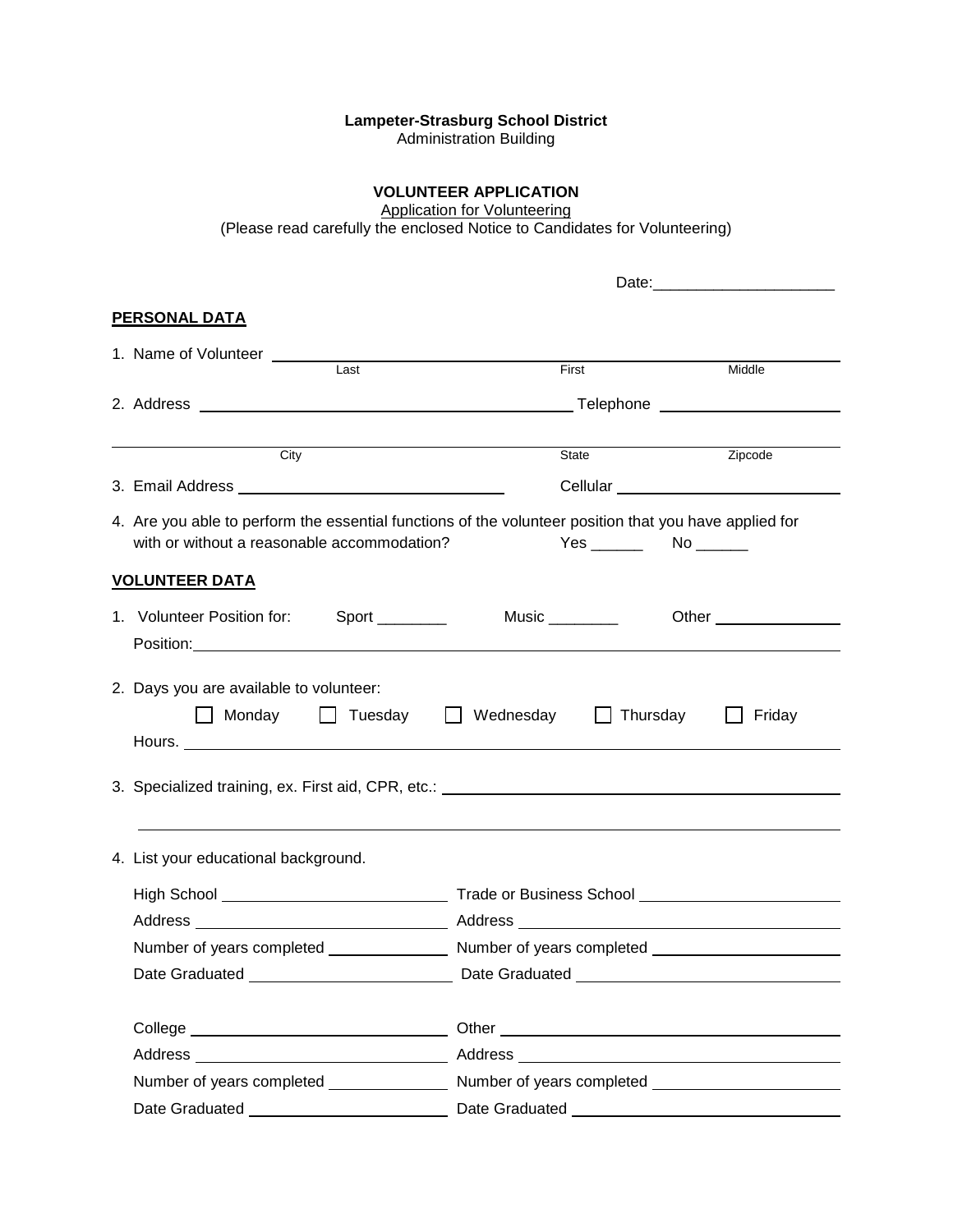#### **RELATED EXPERIENCE**

| Position          | Level   | From | To | Reason for Leaving |
|-------------------|---------|------|----|--------------------|
|                   |         |      |    |                    |
|                   |         |      |    |                    |
|                   |         |      |    |                    |
|                   |         |      |    |                    |
|                   |         |      |    |                    |
| <b>REFERENCES</b> |         |      |    |                    |
| Name              | Address |      |    | Telephone          |
|                   |         |      |    |                    |
|                   |         |      |    |                    |
|                   |         |      |    |                    |

The Lampeter-Strasburg School district does not discriminate in their educational programs, activities or employment practices based on race, color, national origin, sex, disability, age, religion, ancestry or any other legally protected classification. This policy is in accordance with the state and federal laws, including Title VI of the Civil Rights Act of 1964, Title VII of the Civil Rights Act of 1964, Title IX of the Education Amendments of 1972, Sections 503 and 504 of the Rehabilitation Act of 1973, the Age Discrimination Act of 1975, the Immigration Reform and Control Act and the Americans with Disabilities Act of 1990.

Return this form to the Director of Human Resources, Lampeter-Strasburg School District, 1600 Book Road, P.O. Box 428, Lampeter, PA 17537-0428.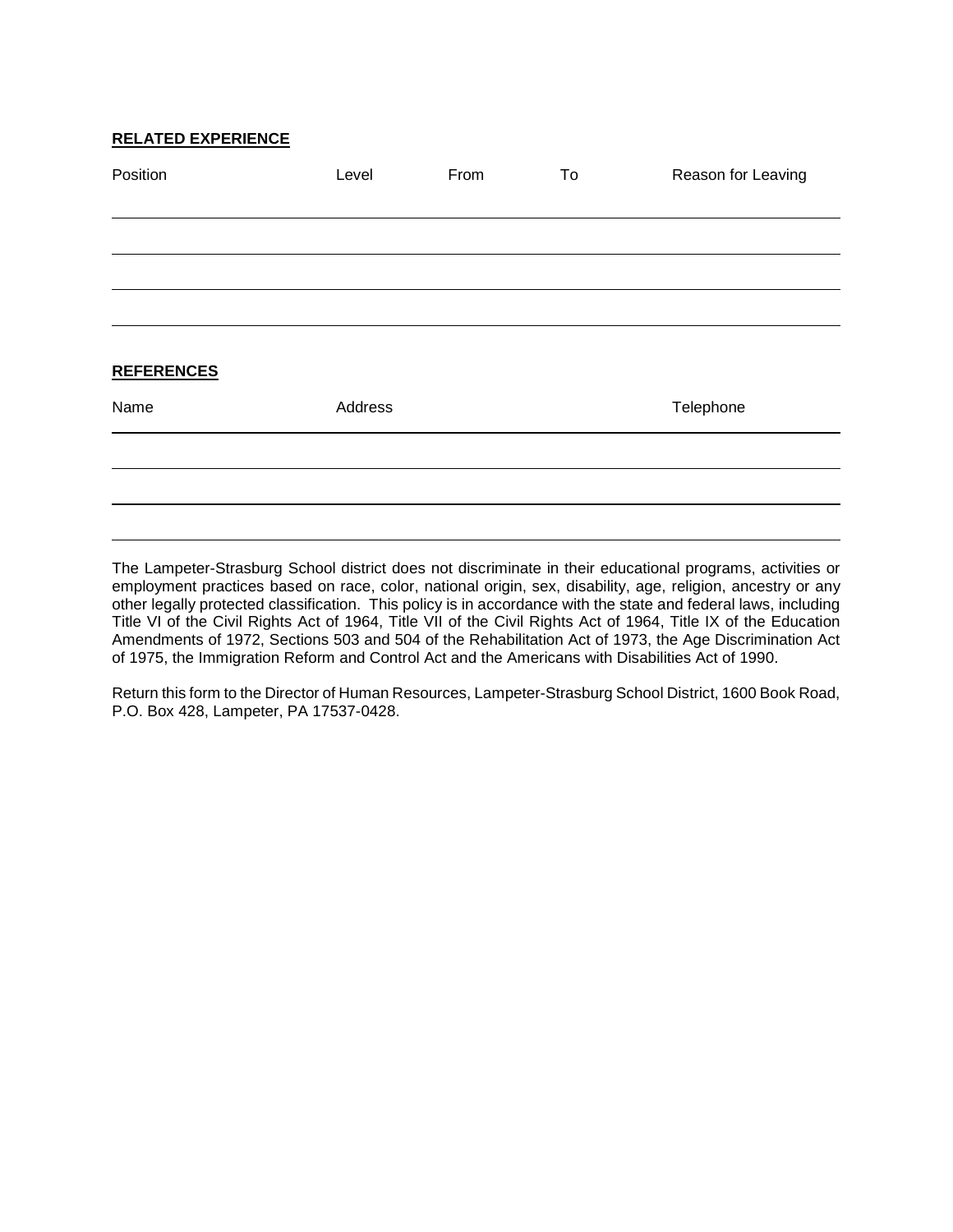# **LAMPETER-STRASBURG SCHOOL DISTRICT**

P.O. Box 428 Lampeter, Pennsylvania 17537-0428

# **NOTICE TO VOLUNTEER CANDIDATES**

All volunteers are required to obtain a Child Abuse Clearance (Act 151), Criminal Clearance (Act 34), and a TB test.

The clearance statement must be no more than one (1) year old. The applicant MUST submit the ORIGINAL report prior to volunteering.

You are requested to provide the following information to the Director of Human Resources.

- 1. Completed volunteer application. (Submit as soon as possible.)
- 2. The signed authorization statement on the following page. (Submit with application.)
- 3. After the applicant is recommended for volunteering, form SP 4-164 (Request for Criminal History Record Information), form CY 113 (Pennsylvania Child Abuse History Clearance), must be completed. The applicant must submit the original reports and each form cannot be more than one (1) year old. The original reports must be reviewed by the Superintendent or designee before a final decision for volunteering can be made.

**Failure to submit these items will render your application for volunteering incomplete.**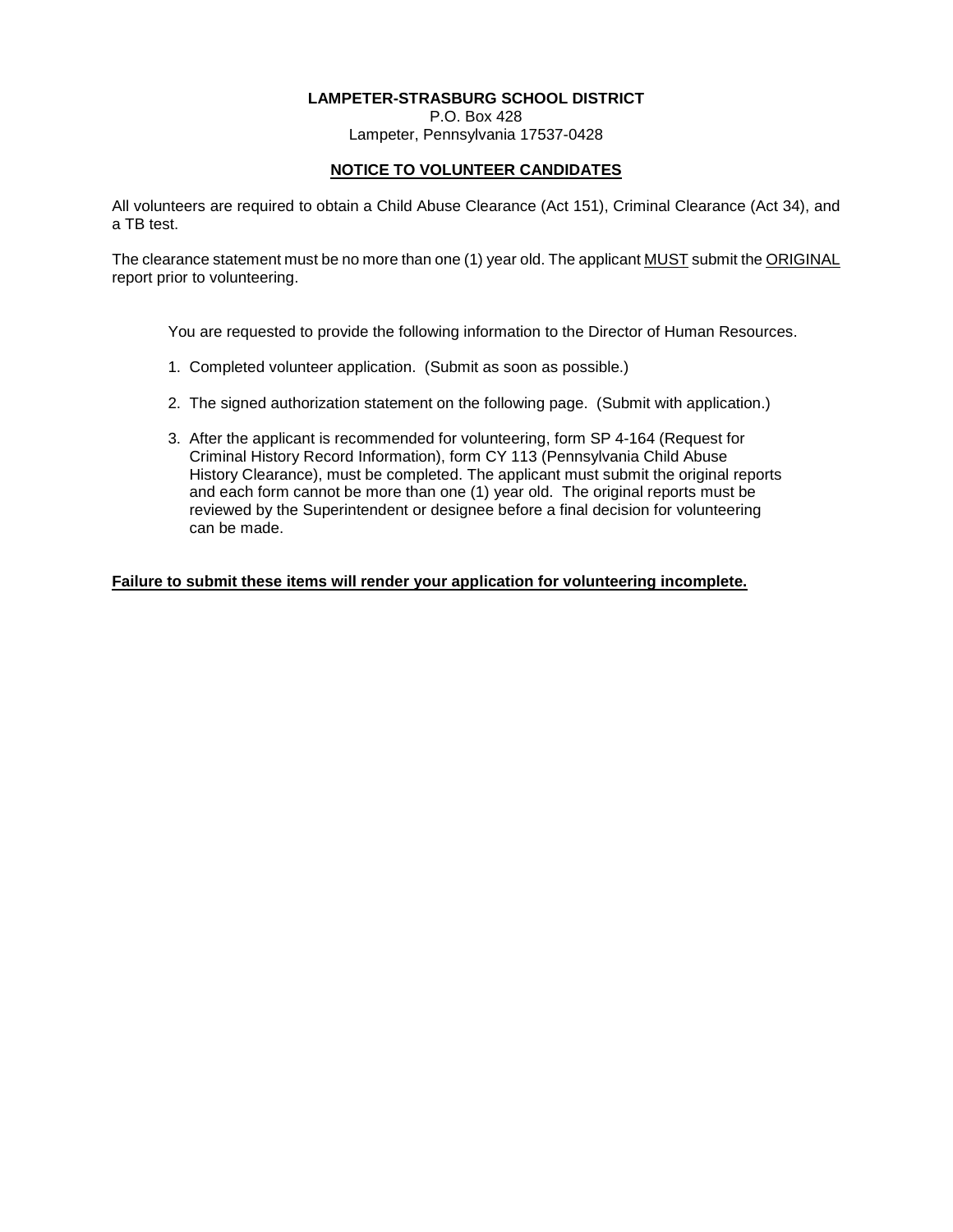#### **GENERAL BACKGROUND INFORMATION**

You must give complete answers to all questions. If you answer "Yes" to any question, you must list all offenses, and for each conviction provide date of conviction and disposition, regardless of the date or location of occurrence. Conviction of a criminal offense is not a bar to employment in all cases. Each case is considered on its merits. Factors such as the nature and age of the offense, seriousness and nature of the violation will be considered. Your answers will be verified with appropriate police records.

Criminal Offense includes felonies, misdemeanors, summary offenses and convictions resulting from a plea of "nolo contendere" (no contest). Conviction is an adjudication of guilt and includes determinations before a court, a district justice or a magistrate which results in a fine, sentence or probation.

You may omit: minor traffic violations, offenses committed before your 18<sup>th</sup> birthday which were adjudicated in juvenile court or under a Youth Offender Law, and any convictions which have been expunged by a court or for which you successfully completed an Accelerated Rehabilitative Disposition Program.

| Were you ever convicted<br>Of a criminal offense?<br>$\cdot$ Yes   '<br>l No | Have you ever forfeited bond or collateral<br>in connection with a criminal offense? |
|------------------------------------------------------------------------------|--------------------------------------------------------------------------------------|
| Are you currently under charges<br>For a criminal offense?<br>Yes<br>No.     | No.<br>Yes                                                                           |

Within the last ten years, have you been fired Within the last ten years, have you quit a job<br>from any job for any reason?  $\overline{\phantom{a}}$  After being notified that you would be fired?

| $\overline{\phantom{0}}$<br>w |  |  |
|-------------------------------|--|--|
|-------------------------------|--|--|

After being notified that you would be fired?

| 」Yes | $\vert$   No | $\Box$ Yes |  | $\Box$ No |
|------|--------------|------------|--|-----------|
|------|--------------|------------|--|-----------|

Note: If you answered "Yes" to either of the above questions, please provide a detailed explanation on a separate sheet of paper, including dates, and attach it to this application. Please print and sign your name on the sheet, and include your social security number.